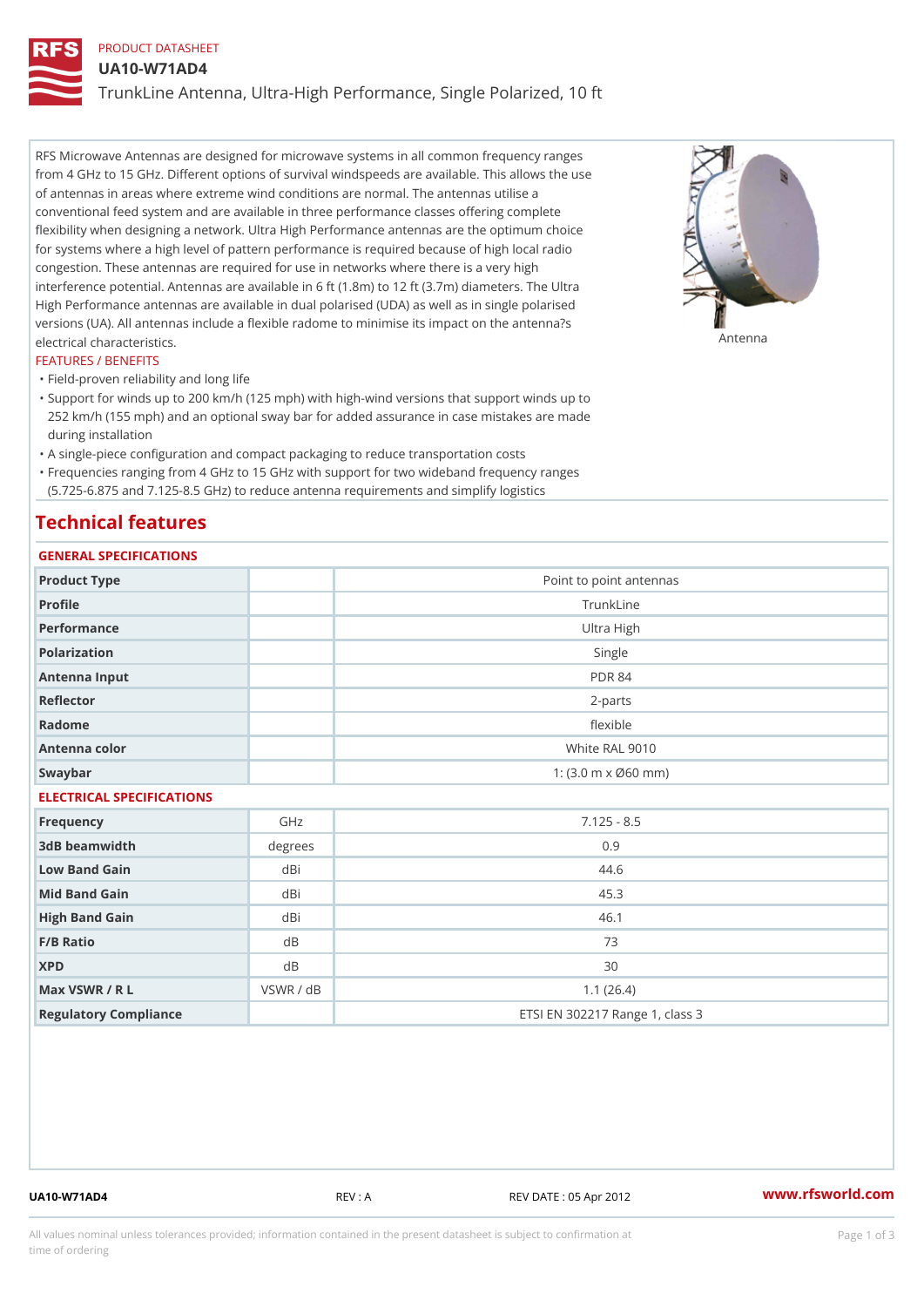# PRODUCT DATASHEET

### UA10-W71AD4

TrunkLine Antenna, Ultra-High Performance, Single Polarized, 10 ft

| MECHANICAL SPECIFICATIONS<br>Diameter<br>10(3)<br>ft $(m)$               |                                                                          |
|--------------------------------------------------------------------------|--------------------------------------------------------------------------|
|                                                                          |                                                                          |
|                                                                          |                                                                          |
| Elevation Adjustment<br>degree:<br>± 5                                   |                                                                          |
| Azimuth Adjustment<br>degrees<br>± 5                                     |                                                                          |
| Polarization Adjustment<br>degree:<br>± 5                                |                                                                          |
| Mounting Pipe Diameter<br>$mm$ (in)<br>minimum                           | 114(4.5)                                                                 |
| Mounting Pipe Diameter<br>$mm$ (in)<br>maximum                           | 114(4.5)                                                                 |
| Approximate Weight<br>kg (lb)                                            | 290 (638)                                                                |
| Survival Windspeed<br>$km/h$ (mph)                                       | 200 (125)                                                                |
| Operational Windspeed<br>$km/h$ (mph)                                    | 190(118)                                                                 |
| <b>STRUCTURE</b>                                                         |                                                                          |
| Radome Material                                                          | PVC coated fabric                                                        |
| <b>FURTHER ACCESSORIES</b>                                               |                                                                          |
| optional Swaybar                                                         | 1: SMA-SK-60-3000A (3.0 m x Ø60 mm)                                      |
| Further Accessories                                                      | SMA-WK-10: Wind Kit<br>SMA-SKO-UNIVERSAL-L : Universal sway bar fixation |
| MOUNTOUTLINE                                                             |                                                                          |
| m m<br>$Dimension_A$<br>3220 (126.8)<br>(in)                             |                                                                          |
| m m<br>Dimension_B<br>1640(64.6)<br>(in)                                 |                                                                          |
| m m<br>$Dimension_C$<br>550 (21.7)<br>(in)                               |                                                                          |
| $Dim_D - D -$<br>m m<br>190(7.5)<br>$114$ m m (4.5 _ ir ) $\sqrt{$ imple |                                                                          |

Dimension\_F m<sub>m</sub> (in) 1440 (56.9)

mm (in)

Dimension\_E

370 (14.6)

UA10-W71AD4 REV : A REV DATE : 05 Apr 2012 [www.](https://www.rfsworld.com)rfsworld.com